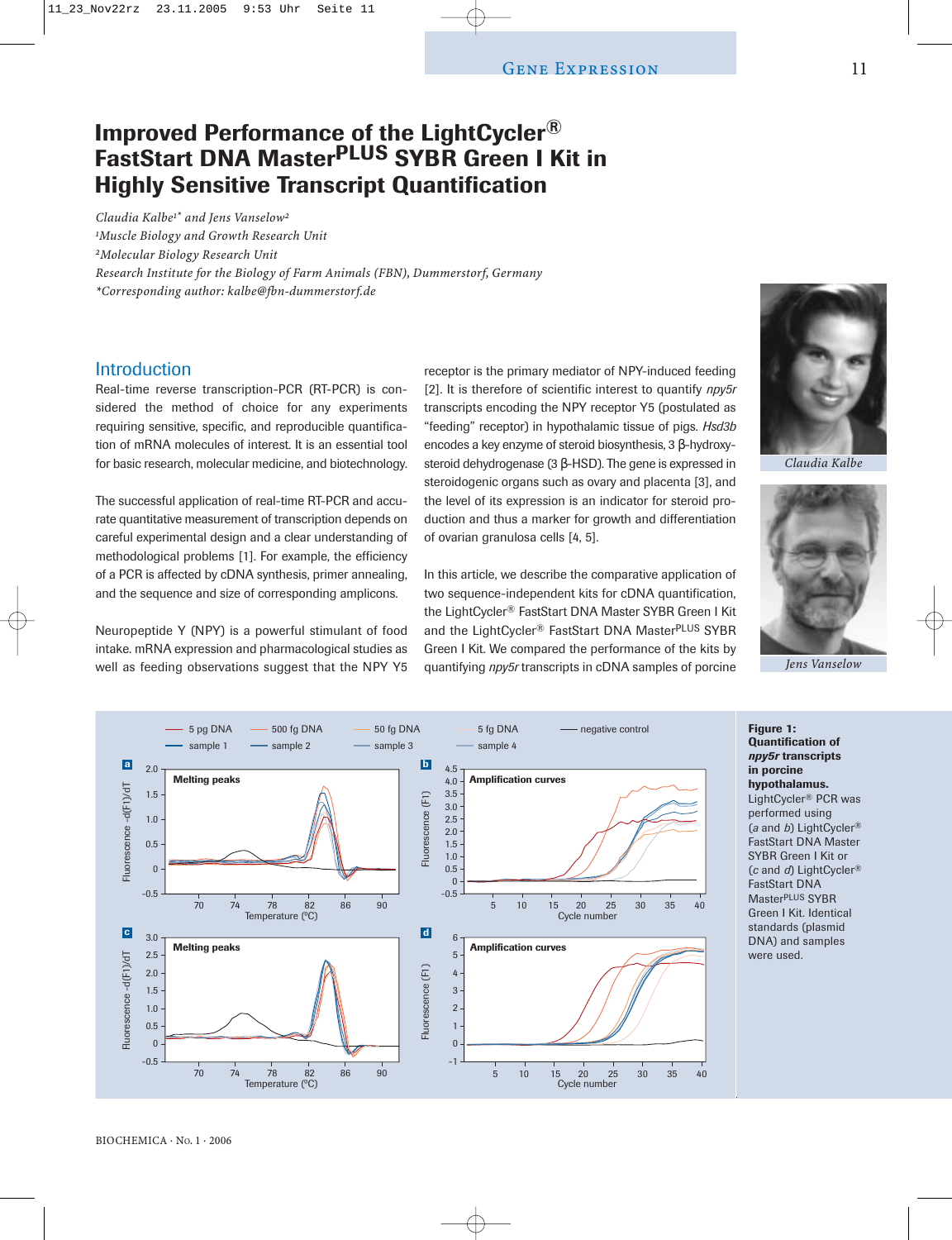### Gene Expression

**Figure 2: Quantification of** *hsd3b* **transcripts in porcine granulosa cells.** LightCycler® PCR was performed using (*a* and *b*) LightCycler® FastStart DNA Master SYBR Green I Kit or (*c* and *d*) LightCycler® FastStart DNA MasterPLUS SYBR Green I Kit. Identical standards (plasmid DNA) and samples were used.



hypothalamus and *hsd3b* transcripts in cDNA samples of porcine ovarian granulosa cells using the LightCycler® System.

# Materials and Methods

## **RNA isolation**

Ovaries and hypothalami derived from domestic pigs kept under standardized housing conditions were collected immediately after slaughtering. Granulosa cells were aspirated from medium to large ovarian follicles. RNA isolation was performed using commercial kits.

#### **Reverse transcription**

For cDNA synthesis 2 µg total RNA from different hypothalami and 0.15 µg total RNA from granulosa cells were reversely transcribed in a 25 ul reaction volume with 500 nM of reverse primers (*hsd3b*: 5´-CTATGCTGCTGGT-GTGGATGAAG-3´ or *npy5r*: 5´-GGAGAGCAAATGGCA-

#### **Table 1: Amplification efficiency of samples quantified using either LightCycler® FastStart DNA Master SYBR Green I Kit or LightCycler® FastStart DNA Master SYBR GreenPLUS I Kit.**

|                                                                                   | <b>Amplification efficiency*</b> |       | <b>Error of standard curve</b> |       |  |
|-----------------------------------------------------------------------------------|----------------------------------|-------|--------------------------------|-------|--|
|                                                                                   | npy5r                            | hsd3b | npy5r                          | hsd3b |  |
| LightCycler <sup>®</sup> FastStart DNA<br>Master SYBR Green I Kit                 | 1.90                             | 1.81  | 0.09                           | 0.14  |  |
| LightCycler <sup>®</sup> FastStart DNA<br>Master <sup>PLUS</sup> SYBR Green I Kit | 1.92                             | 1.88  | 0.02                           | 0.06  |  |
| *amplification efficiency = 10-1/slope of standard curve                          |                                  |       |                                |       |  |

AGG-3´). The synthesized cDNA samples were cleaned with the High Pure PCR Product Purification Kit and eluted in 50 µl elution buffer.

## **PCR using the LightCycler® Instrument**

Primers for real-time PCR were designed according to published sequences of the pig *hsd3b* (EMBL/GenBank AF232699, 5´-AGGGTTTCTGGGTCAGAGGATC-3´ and 5´-CGTTGACCACGTCGATGATAGAG-3´) and *npy5r* genes (EMBL/GenBank AF106083, 5´-TGGTTTCATGGGGAAT-CTC-3´ and 5´-ACTGTCGCAATCAGGAAGTAG-3´). For comparative performance analysis, 0.3 µl of the purified cDNA samples were amplified with both the LightCycler® FastStart DNA Master SYBR Green I Kit and the Light-Cycler® FastStart DNA MasterPLUS SYBR Green I Kit in 10 ul total reaction volume each. Amplification and quantification of generated products were performed in a LightCycler® Instrument under the following cycling conditions: Pre-incubation at 95°C for 10 minutes, followed by 40 cycles denaturation at 95°C for 15 seconds, annealing at 60°C (*hsd3b*) or 52°C (*npy5r*) for 10 seconds, extension at 72°C for 10 seconds, and single-point fluorescence acquisition at 83°C (*hsd3b*) or 82°C (*npy5r*) for 6 seconds in order to avoid quantification of primer artifacts.

The melting peaks of all PCR products were routinely determined by melting-curve analysis, and their molecular sizes were monitored by agarose gel electrophoresis analysis (data not shown) in order to ascertain that only the expected products had been generated.